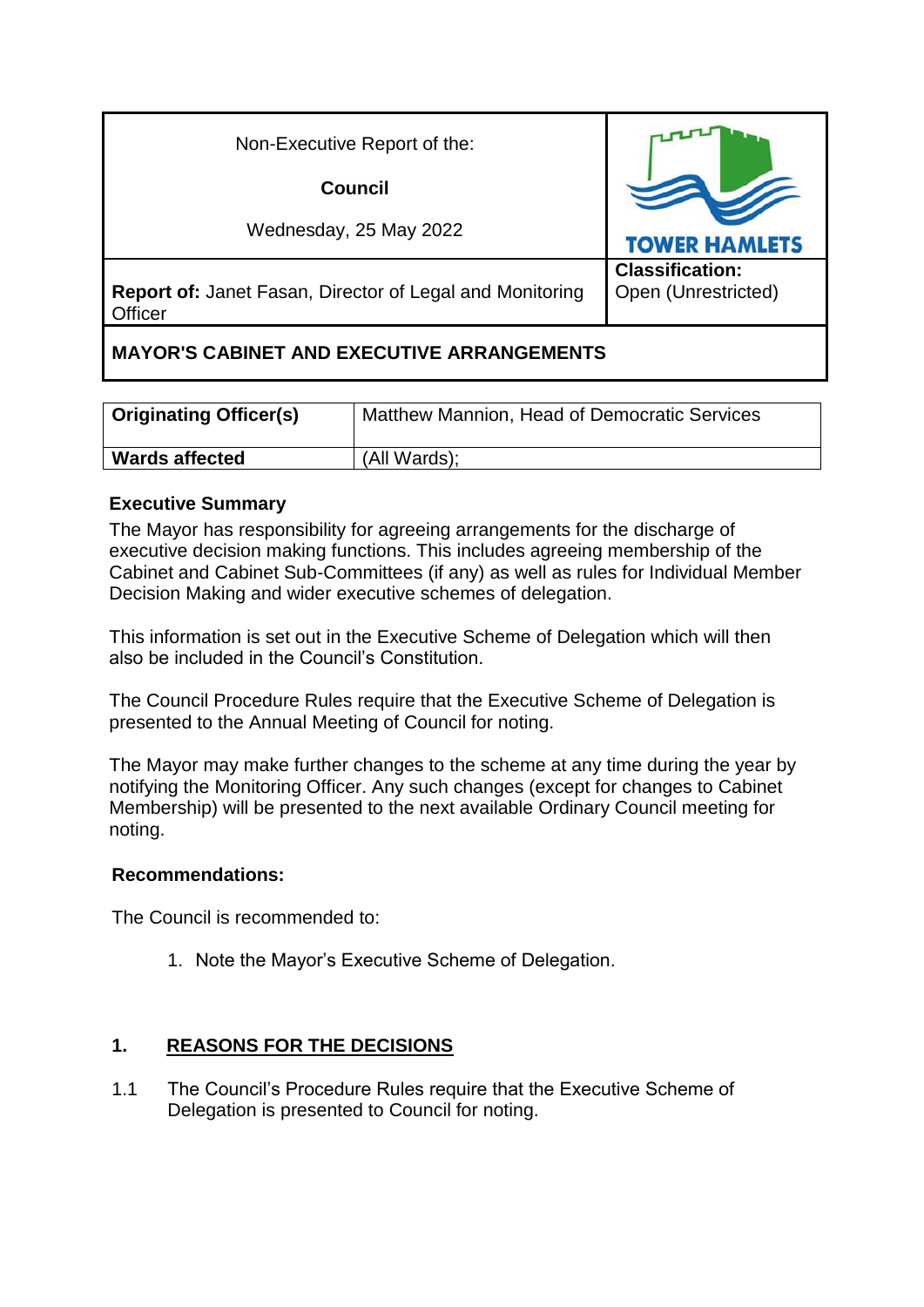# **2. ALTERNATIVE OPTIONS**

2.1 Council has no powers to amend the Executive Scheme of Delegation.

## **3. DETAILS OF THE REPORT**

- 3.1 The Mayor has responsibility for agreeing arrangements for the discharge of executive decision making functions. This includes agreeing membership of the Cabinet and Cabinet Sub-Committees (if any) as well as rules for Individual Member Decision Making and wider executive schemes of delegation.
- 3.2 This information is set out in the Executive Scheme of Delegation which is also then included in the Council's Constitution.
- 3.3 The Council Procedure Rules require that the Executive Scheme of Delegation is presented to the Annual Meeting of Council for noting.
- 3.4 The Mayor may make further changes to the scheme at any time during the year by notifying the Monitoring Officer. Any such changes (except for changes to Cabinet Membership) will be presented to the next available Ordinary Council meeting for noting.
- 3.5 The Executive Scheme of Delegation will be tabled as an Appendix to this cover report.

### **4. EQUALITIES IMPLICATIONS**

4.1 None specific to this noting report.

### **5. OTHER STATUTORY IMPLICATIONS**

- 5.1 This section of the report is used to highlight further specific statutory implications that are either not covered in the main body of the report or are required to be highlighted to ensure decision makers give them proper consideration. Examples of other implications may be:
	- Best Value Implications.
	- Consultations,
	- Environmental (including air quality),
	- Risk Management,
	- Crime Reduction.
	- Safeguarding.
	- Data Protection / Privacy Impact Assessment.
- 5.2 None specific to this noting report.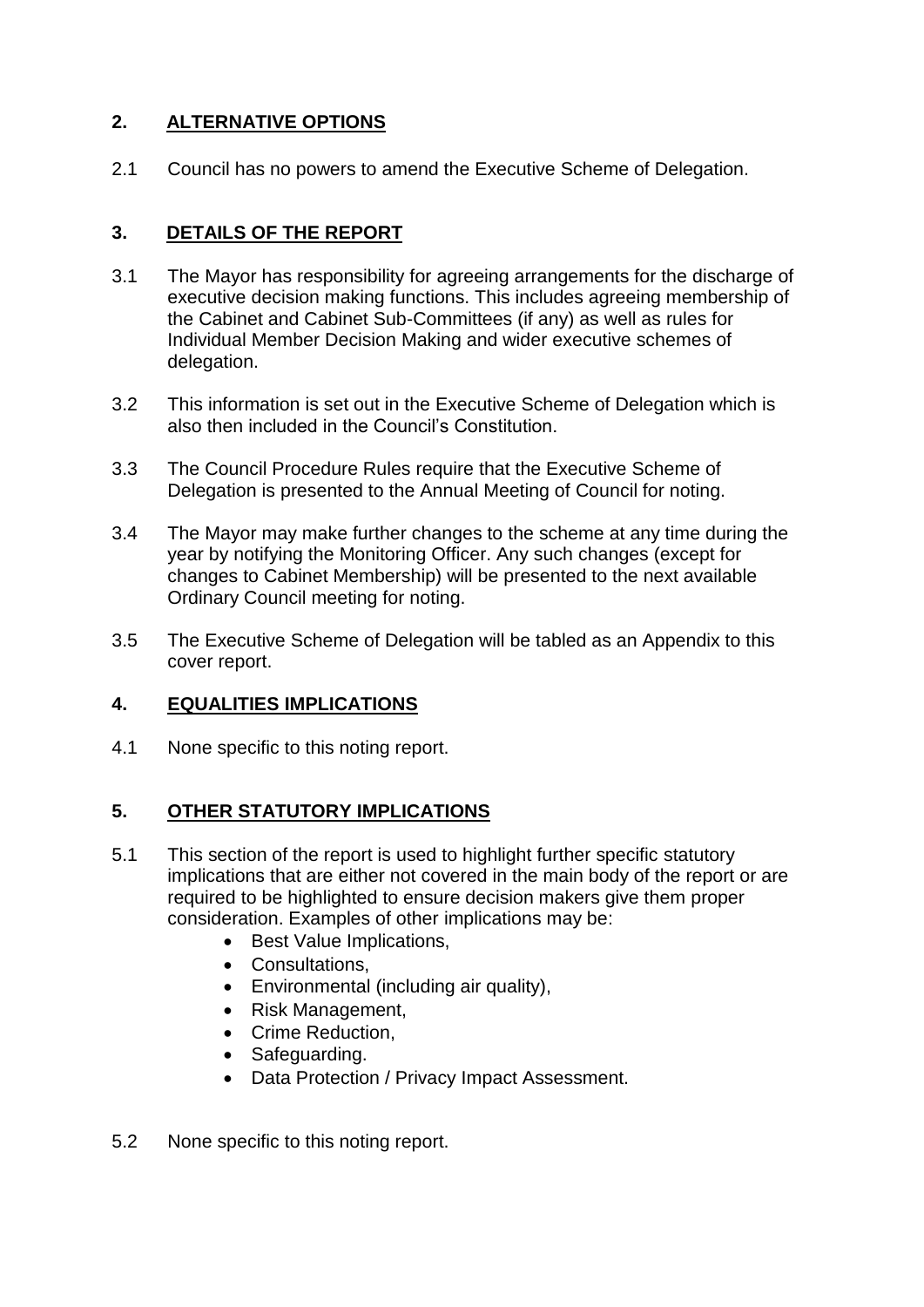### **6. COMMENTS OF THE CHIEF FINANCE OFFICER**

6.1 There are no direct financial implications arising from this noting report.

### **7. COMMENTS OF LEGAL SERVICES**

- 7.1 The Council's Constitution Council Procedure Rules at Part B, Section 26, states that the Council's Annual General Meeting will receive a report noting the Executive Mayor's arrangements in respect of Executive Decision Making i.e the Scheme of Delegation.
- 7.2 The Executive Procedure Rules at Part B Section 29 of the Council's Constitution provide for the Mayor to delegate specific executive functions to:-
	- $\bullet$  the Executive as a whole (the Cabinet);
	- a committee of the Executive or an individual member of the Executive;
	- an officer:
	- an area committee;
	- a ward councillor (only in accordance with s.236 of the Local Government
	- and Public Involvement in Health Act 2007);
	- joint arrangements; or
	- another local authority
- 7.3 The Mayor may amend or revoke any delegation of an executive function at any time.
- 7.4 The Executive Scheme of Delegation must contain the following information in so far as it relates to executive functions:
	- (a) The extent of any authority delegated to any individual Executive Member or ward councillor including details of the limitation on their authority;
	- (b) The terms of reference and constitution of such Executive Committees as the Mayor appoints and the names of Executive Members appointed to them;
	- (c) The nature and extent of any delegation of executive functions to area Committees, any other authority or any joint arrangements and the names of those Executive Members appointed to any joint Committee for the coming year; and
	- (d) The nature and extent of any delegation of executive functions to officers not already specified in Part B of the Constitution, with details of any limitation on that delegation and the title of the officer to whom the delegation is made.

\_\_\_\_\_\_\_\_\_\_\_\_\_\_\_\_\_\_\_\_\_\_\_\_\_\_\_\_\_\_\_\_\_\_\_\_